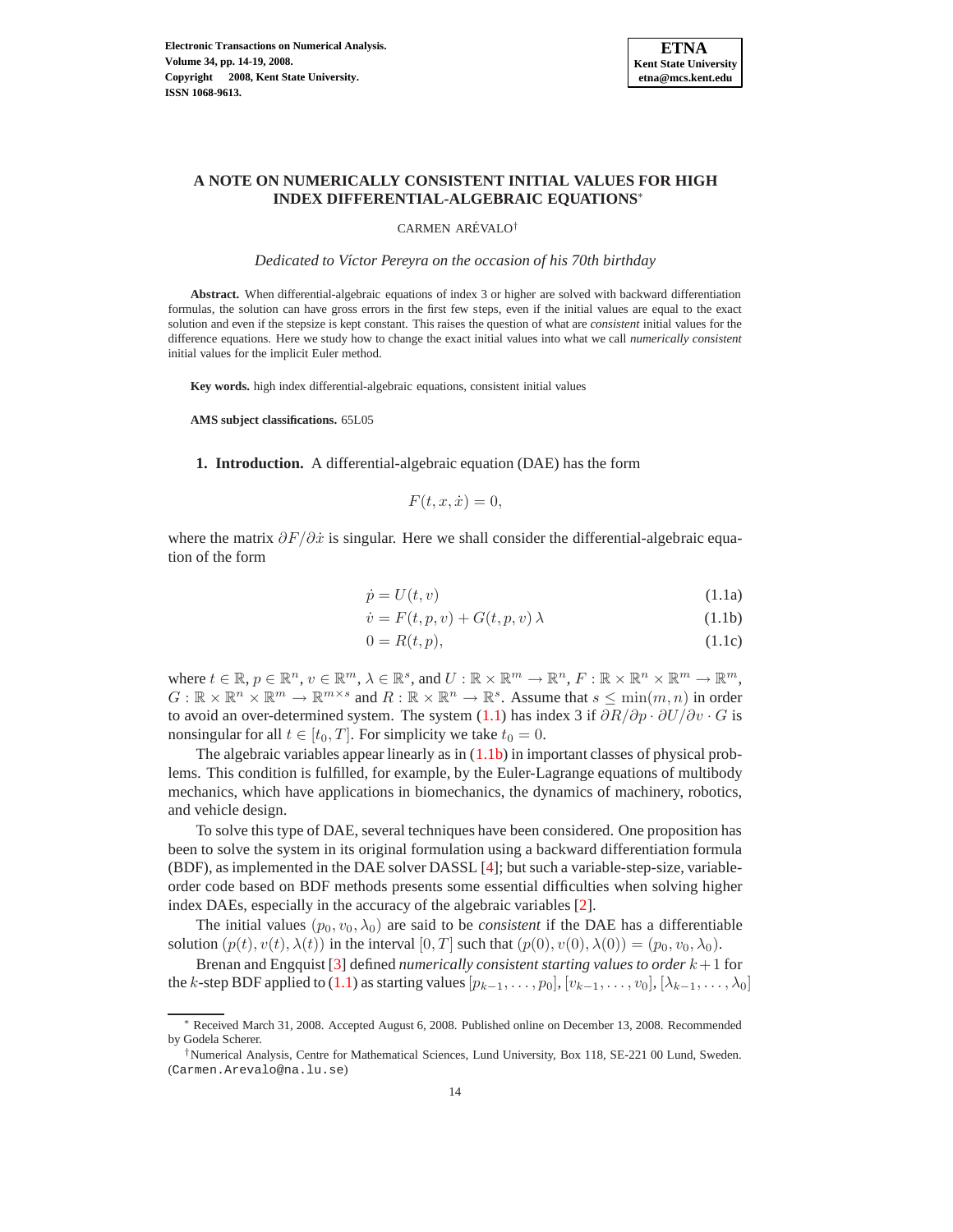# A NOTE ON NUMERICALLY CONSISTENT INITIAL VALUES 15

<span id="page-1-0"></span>such that

$$
||p_j - p(t_j)|| \le K_1 h^{k+1}
$$
\n(1.2a)

$$
||v_j - v(t_j)|| \le K_2 h^{k+1}
$$
 (1.2b)

$$
||R(t_j, p_j)|| \le K_3 h^{k+2}
$$
 (1.2c)

for some constants  $K_1, K_2, K_3$  and  $j = 0, 1, ..., k - 1$ . They proved that the k-step BDF  $(k = 1, \ldots, 6)$  with constant step size h converges globally with  $O(h<sup>k</sup>)$  accuracy to the solutions, but only after after  $k+1$  steps, and provided the method uses numerically consistent starting values to order  $k + 1$ .

In particular, for the implicit Euler method the state variables p and v have  $O(h)$  accuracy after the first step, but the error in the algebraic variable  $\lambda$  is  $O(1)$ , even when the initial values are exact. By approximating the errors in the algebraic variable, a correction mechanism was devised in order to obtain  $O(h)$  accuracy even in the initial k steps [\[2\]](#page-5-1). These formulas correct the errors locally and produce  $O(h)$  accurate algebraic variables.

Our view is that these  $O(1)$  errors are caused by initial values that are inconsistent with the difference equations. We attempt to redefine *numerically consistent* initial values as initial values that are *consistent with the difference equations*, as opposed to those consistent with the differential equation, as in  $(1.2)$ . We explain the  $O(1)$  errors in the algebraic variables as a result of starting the BDF solver with initial values that are consistent with the differential equation, but not with the difference equations. Once this is established, we develop a scheme to construct numerically consistent initial values. We illustrate our results by solving the same problems that appear in [\[1\]](#page-5-3).

**2. Numerically consistent initial values.** Initial values that are numerically consistent with the difference equation generated by an order p method should produce  $O(h^p)$  accurate solutions.

DEFINITION 2.1. *The set*  $(x_0, x_1, \ldots, x_{k-1})$  *is a* numerically consistent initial value *at*  $t = t_0$  *for a differential equation*  $f(t, x, \dot{x}) = 0$ *, solved with a k-step multistep method of order* p, if the method initiated with  $(x_0, x_1, \ldots, x_{k-1})$  generates the approximation  $x_k$  such *that*

$$
x(t_k) - x_k = O(h^p).
$$
 (2.1)

<span id="page-1-1"></span>For differential-algebraic equations (DAEs) in semi-explicit form

$$
\dot{x} = f(t, x, \lambda)
$$

$$
0 = g(t, x, \lambda)
$$

of index less than 2, consistent initial conditions are also numerically consistent; but for higher index DAEs, consistent initial conditions do not necessarily produce an approximation satisfying [\(2.1\)](#page-1-1). For index 3 DAEs, in fact, BDF methods approximate the algebraic variables with  $O(1)$  errors after the first step, even if the initial values are exact.

**3. Euler-Lagrange equations and the implicit Euler formula.** The index 3 formulation of constrained multibody systems is

<span id="page-1-2"></span>
$$
\dot{p} = v \tag{3.1a}
$$

$$
M\dot{v} = F(p, v) + G(p)^T \lambda \tag{3.1b}
$$

$$
0 = R(p),\tag{3.1c}
$$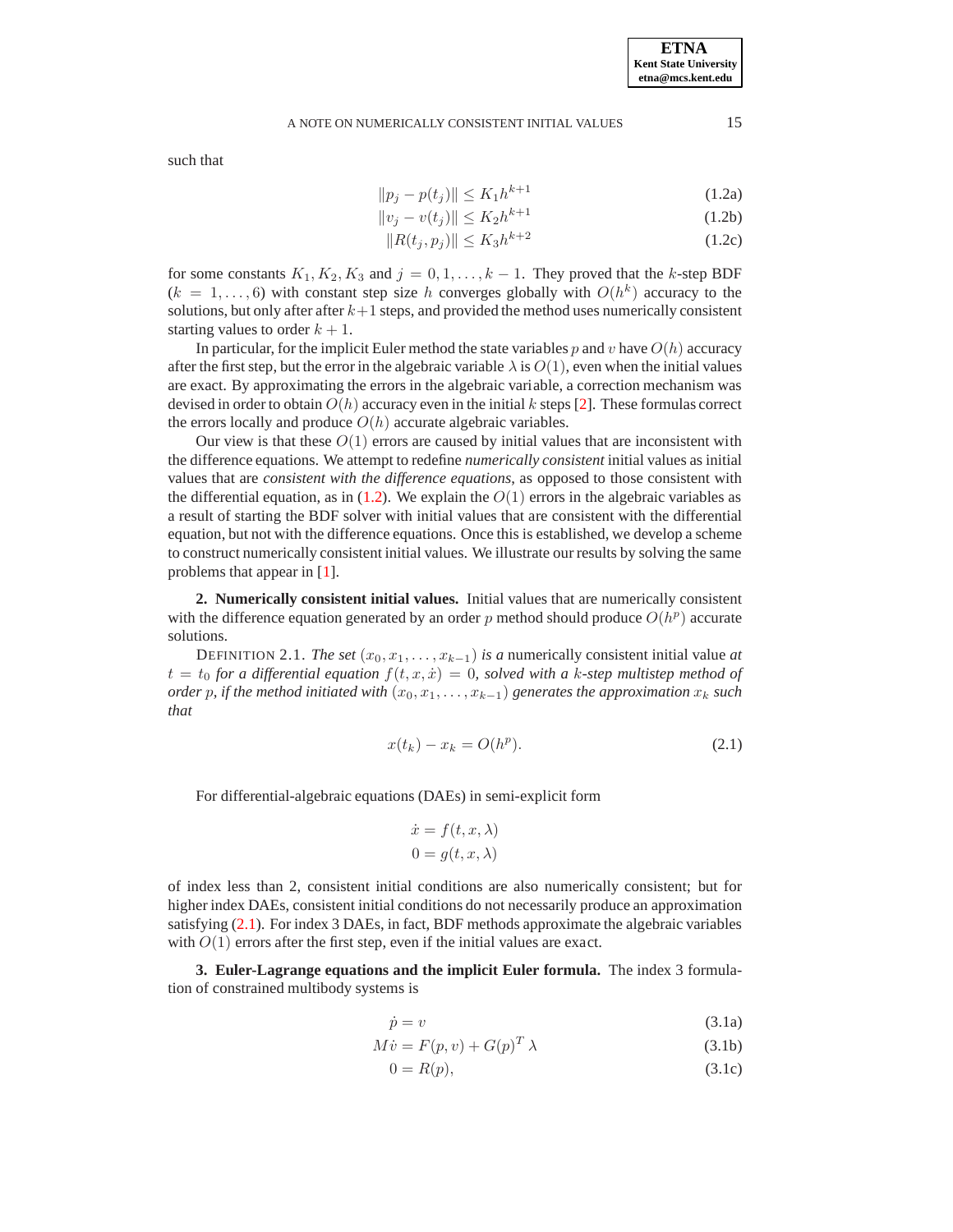# 16 C. AREVALO ´

where M is the positive definite mass matrix,  $G = \partial R / \partial p$ , and  $G(p)M^{-1}G(p)^T$  is nonsingular.

To simplify notation, we will denote  $G(p_1)$  by  $G_1$  and  $F(p_1, v_1)$  by  $F_1$ . When the implicit Euler formula is applied to [\(3.1\)](#page-1-2) using exact initial values, the algebraic variable  $\lambda_1$ has an  $O(1)$  error  $\epsilon^{\lambda} = \lambda(t_1) - \lambda_1$  that can be approximated with  $O(h)$  accuracy by [\[2\]](#page-5-1)

$$
\delta \lambda = (G_1 M^{-1} G_1^T)^{-1} G_1 M^{-1} F_1 + \lambda_1.
$$

<span id="page-2-1"></span><span id="page-2-0"></span>The implicit Euler method requires initial values only for state variables  $p$  and  $v$ . Taking the initial condition

$$
p_0 = p(0) + O(h^3)
$$
\n(3.2a)

$$
v_0 = v(0) - hM^{-1}G_1^T \delta \lambda + O(h^2), \tag{3.2b}
$$

the first step is

$$
p_1 = p_0 + hv_1
$$
  
\n
$$
v_1 = v_0 + h(I - B)M^{-1}F_1 + hM^{-1}G_1^T \delta \lambda
$$
  
\n
$$
0 = R(p_1),
$$

where the matrix  $B$  is dependent on  $p_1$  and is defined by

$$
B = M^{-1} G_1^T (G_1 M^{-1} G_1^T)^{-1} G_1.
$$

The matrix B is a projector and  $B \cdot M^{-1}G_1^T = M^{-1}G_1^T$ .

We denote the global errors at  $t_1$  by  $\epsilon^p = p(t_1) - p_1$ ,  $\epsilon^v = v(t_1) - v_1$  and  $\epsilon^{\lambda} = \lambda(t_1) - \lambda_1$ . The  $O(h)$  accurate correction term  $\delta \lambda$  may be expressed in terms of the exact value of the algebraic variable as

$$
\delta \lambda = \frac{1}{2} ((G_1 M^{-1} G_1^T)^{-1} G_1 M^{-1} F_1 + \lambda(t_1)).
$$

By expanding  $p(t)$  and  $v(t)$  about  $t_1$  and evaluating at  $t = 0$  we obtain

$$
\epsilon^v = hM^{-1}G_1^T(\delta \lambda + \epsilon^{\lambda}) + O(h^2)
$$
  

$$
\epsilon^p = h\epsilon^v - \frac{h^2}{2}M^{-1}(F(p(t_1), v(t_1)) + G(p(t_1))^T\lambda(t_1)) + O(h^3).
$$

These expressions lead to

$$
\epsilon^{p} = \frac{h^{2}}{2} M^{-1} (G_{1}^{T} (G_{1} M^{-1} G_{1}^{T})^{-1} G_{1} M^{-1} F_{1} - F(t_{1})) + h^{2} M^{-1} G_{1}^{T} \epsilon^{\lambda} + O(h^{3}),
$$

and multiplying by  $G_1$  we can conclude that

$$
G_1 \epsilon^p = h^2 G_1 M^{-1} G_1^T \epsilon^{\lambda} + O(h^3).
$$

If we expand  $R(p)$  about  $p_1$  and use the fact that  $\epsilon^p = O(h^2)$  together with  $R(p(t_1)) = 0$ and  $R(p_1) = 0$ , we finally obtain  $G_1 e^p = O(h^4)$ , thus implying that

$$
\epsilon^{\lambda} = O(h).
$$

In other words, the initial condition  $(3.2)$  is numerically consistent for  $(3.1)$  solved with the implicit Euler method.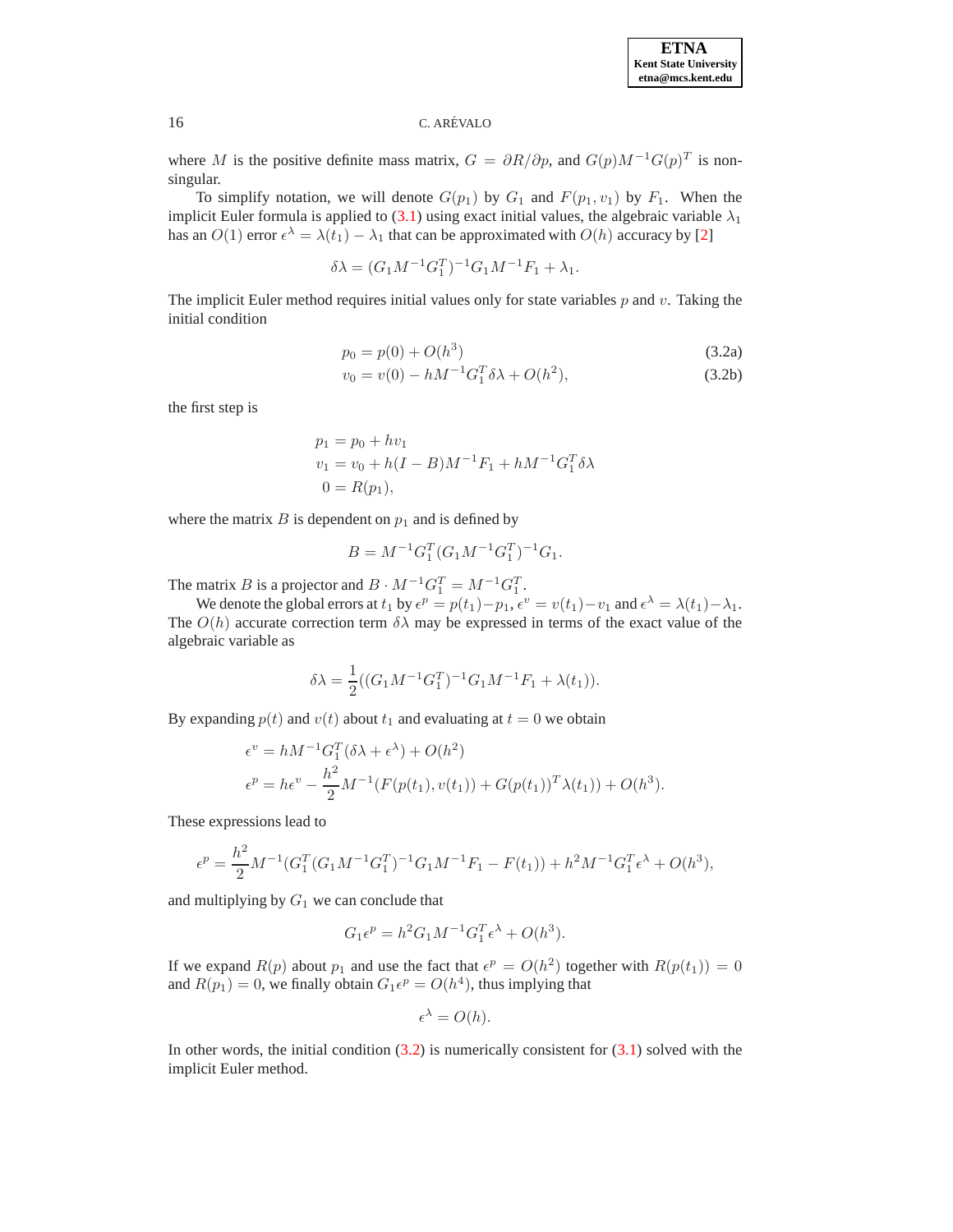#### A NOTE ON NUMERICALLY CONSISTENT INITIAL VALUES 17

<span id="page-3-0"></span>The initial value  $(3.2b)$  may be written as

$$
v_0 = v(0) + B(v(0) - v_1) + O(h^2).
$$
\n(3.3)

<span id="page-3-2"></span>Equation [\(3.3\)](#page-3-0) in the form

$$
\frac{v_0 - v(0) + O(h^2)}{h} = -B \frac{(v_1 - v(0))}{h}
$$
\n(3.4)

can be interpreted as an indication that the initial values for  $v$  consistent with the differential equation are also consistent with the difference equation only in the case that  $\dot{v}(0)$  is in the null space of  $G_1$ . In practical terms, this would require that  $\lambda(t_0) = -(G_0 M^{-1} G_0^T)^{-1} G_0 M^{-1} F_0 +$  $O(h).$ 

As the change in initial values for the state variable v is  $O(h)$ , it will not affect the accuracy of the solution in any of the state variables.

**4. The more general case.** The more general problem we consider here is

<span id="page-3-3"></span>
$$
\dot{p} = U(t, q) \tag{4.1a}
$$

$$
\dot{q} = F(t, p, q) + G(t, p, q)\Lambda \tag{4.1b}
$$

$$
0 = R(t, p). \tag{4.1c}
$$

This is an index 3 DAE if  $R_p \cdot U_q \cdot G$  is non-singular.

According to [\[2\]](#page-5-1), the algebraic variable  $\Lambda$  is estimated by the first step of the implicit Euler method with an  $O(1)$  error  $\epsilon^{\Lambda} = \Lambda(t_1) - \Lambda_1$ , which is approximated with  $O(h)$  accuracy by

$$
\delta \Lambda = (R_p U_q G)^{-1} R_p [U_q (F + G \Lambda) U_t],
$$

where all functions are evaluated at  $t = t_1$ . The first implicit Euler step is

$$
p_1 = p_0 + hU(t_1, q_1)
$$
  
\n
$$
q_1 = q_0 + h(F(t_1, p_1, q_1) + G(t_1, p_1, q_1)\Lambda_1)
$$
  
\n
$$
0 = R(t_1, p_1)
$$

<span id="page-3-1"></span>with numerically consistent initial condition

$$
p_0 = p(0) + O(h^3)
$$
\n
$$
q_0 = q(0) - hG\delta\Lambda + O(h^2).
$$
\n(4.2a)\n(4.2b)

We may write  $(4.2b)$  as

$$
q_0 = q(0) - AU_q(q_1 - q(0)) - hAU_t + O(h^2)
$$

with  $A = G(R_p U_q G)^{-1} R_p$ . The matrix  $A U_q$  is a projector with  $A U_q G = G$ . The last equation can be written as

$$
\frac{q_0 - q(0)}{h} = -AU_q \frac{q_1 - q(0)}{h} - AU_t + O(h),
$$

mirroring equation  $(3.4)$  when U is independent of t. In this case, the numerically consistent initial values for q are consistent with the differential equation if  $AU_q \cdot \dot{q} = 0$ , that is, only if  $\dot{q}$  is in the null space of  $AU_q$ . In practical terms, this would require that  $\Lambda(0) = -(R_p U_q G)^{-1} R_p U_q F\mid_{t=0}.$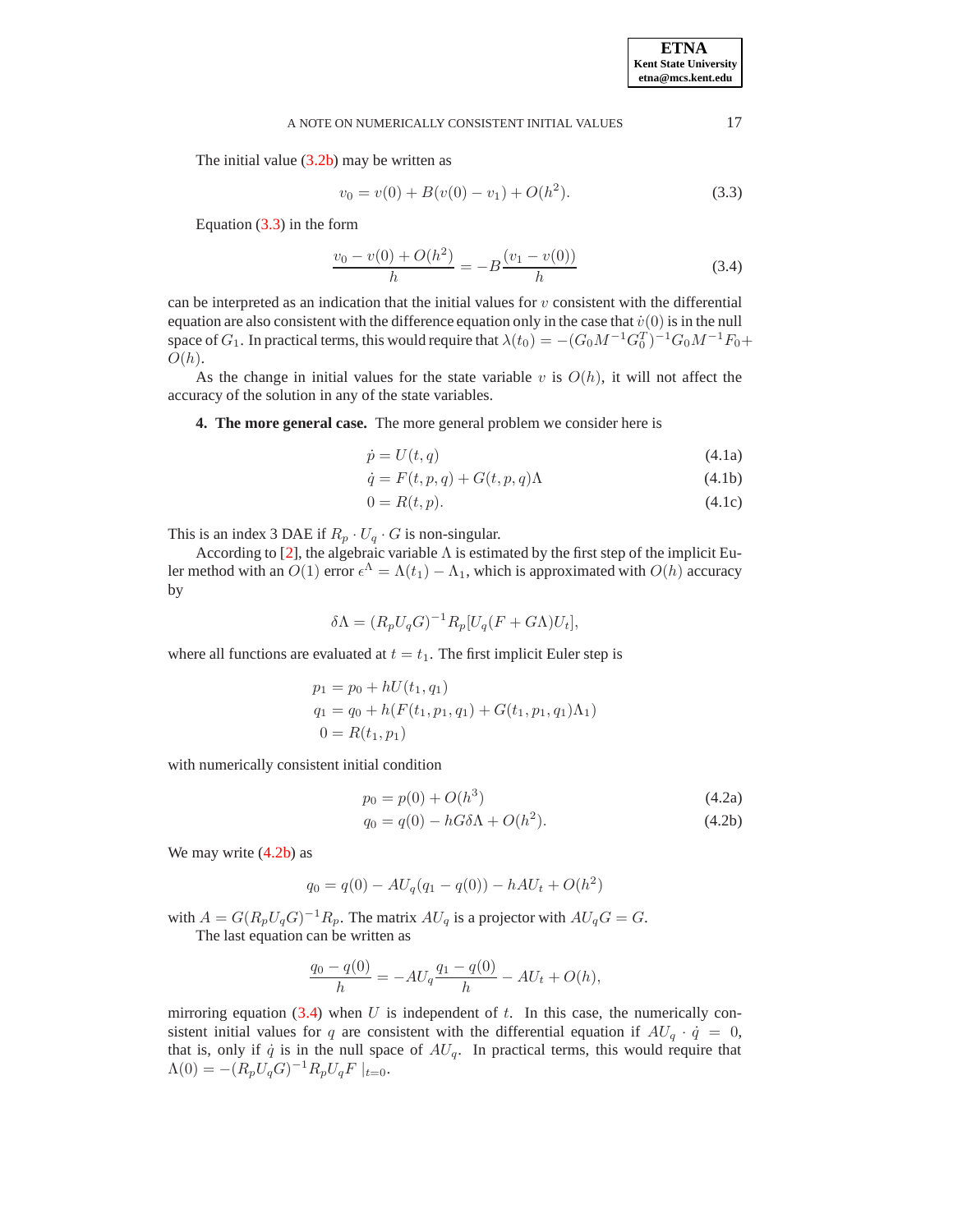## 18 C. AREVALO ´

<span id="page-4-0"></span>**5. Computational results.** We illustrate our results with the following two index 3 DAEs from [\[1\]](#page-5-3).

PROBLEM 5.1. The system of Euler-Lagrange equations

$$
\ddot{x} = 2y + x\lambda \tag{5.1a}
$$

$$
\ddot{y} = -2x + y\lambda \tag{5.1b}
$$

$$
0 = x^2 + y^2 - 1 \tag{5.1c}
$$

has the solution

$$
x = \sin(1+t)^2
$$
  
\n
$$
u = 2(1+t)\cos(1+t)^2
$$
  
\n
$$
v = -2(1+t)\sin(1+t)^2
$$
  
\n
$$
\lambda = -4(1+t)^2.
$$
  
\n
$$
y = \cos(1+t)^2
$$
  
\n
$$
v = -2(1+t)\sin(1+t)^2
$$

<span id="page-4-1"></span>PROBLEM 5.2. This problem is defined in the form [\(4.1\)](#page-3-3) with

$$
p = [x \quad y \quad z]^T
$$
  
\n
$$
q = [u \quad v \quad w]^T
$$
  
\n
$$
\Lambda = [\lambda \quad \beta]^T
$$
  
\n
$$
U = [2u \quad v \quad w - 1]^T
$$
  
\n
$$
F = [-y \quad 2x + y \sin t^2 - 4yt \quad 4zt^2 + 0.5 \sin t^2]^T
$$
  
\n
$$
G = \begin{bmatrix} x & 0 & 2z \\ 0 & 2y & 1 \end{bmatrix}^T
$$
  
\n
$$
R = [x^2 + y^2 + z^2 - 1 \quad z - 0.5]^T.
$$

Its solution is

$$
x = \frac{\sqrt{3}}{2}\cos t^2
$$
  
\n
$$
y = \frac{\sqrt{3}}{2}\sin t^2
$$
  
\n
$$
y = \sqrt{3}\sin t^2
$$
  
\n
$$
y = \sqrt{3}t\cos t^2
$$
  
\n
$$
y = \sqrt{3}t\cos t^2
$$
  
\n
$$
y = \sqrt{3}t\cos t^2
$$
  
\n
$$
y = 1
$$
  
\n
$$
\beta = -0.5\sin t^2
$$

Problems [5.1](#page-4-0) and [5.2](#page-4-1) were solved with implicit Euler using  $h = 0.0005$  and  $h = 0.001$ . After the first step the algebraic variable  $\lambda$  shows  $O(1)$  errors. Problem [5.1](#page-4-0) was solved with  $t_0 = 0$ , so  $G(P_0)^T \lambda_0 = [\sin(1) \cos(1)] \lambda_0$ . Therefore,  $\lambda(0)$  would have to be close to zero (but is instead equal to -4) for the exact initial values to be numerically consistent. The numerically consistent initial values were calculated from [\(3.3\)](#page-3-0) and the step was redone. The exact initial values  $\begin{bmatrix} u & v \end{bmatrix} = \begin{bmatrix} 1.0806 & -1.6829 \end{bmatrix}$  were changed to  $\begin{bmatrix} 1.0814 & -1.6824 \end{bmatrix}$  for  $h = 0.0005$  and to  $\begin{bmatrix} 1.0823 & -1.6819 \end{bmatrix}$  for  $h = 0.0010$ . This resulted in algebraic variables of  $O(h)$  accuracy [\(5.1\)](#page-5-4). For Problem [5.2](#page-4-1) with  $t_0 = 1$  and  $h = 0.001$ , the initial values for q were changed from  $[-0.72874 \quad 0.93583 \quad 1]$  to  $[-0.72985 \quad 0.93931 \quad 1]$ , producing algebraic variables of  $O(h)$  accuracy, as shown in Table [5.2.](#page-5-5)

The results presented in Figure [5.1](#page-4-0) show the  $O(1)$  errors when Problem 5.1 was solved using exact initial values, and the  $O(h)$  errors in the algebraic variable obtained by using numerically consistent initial values.